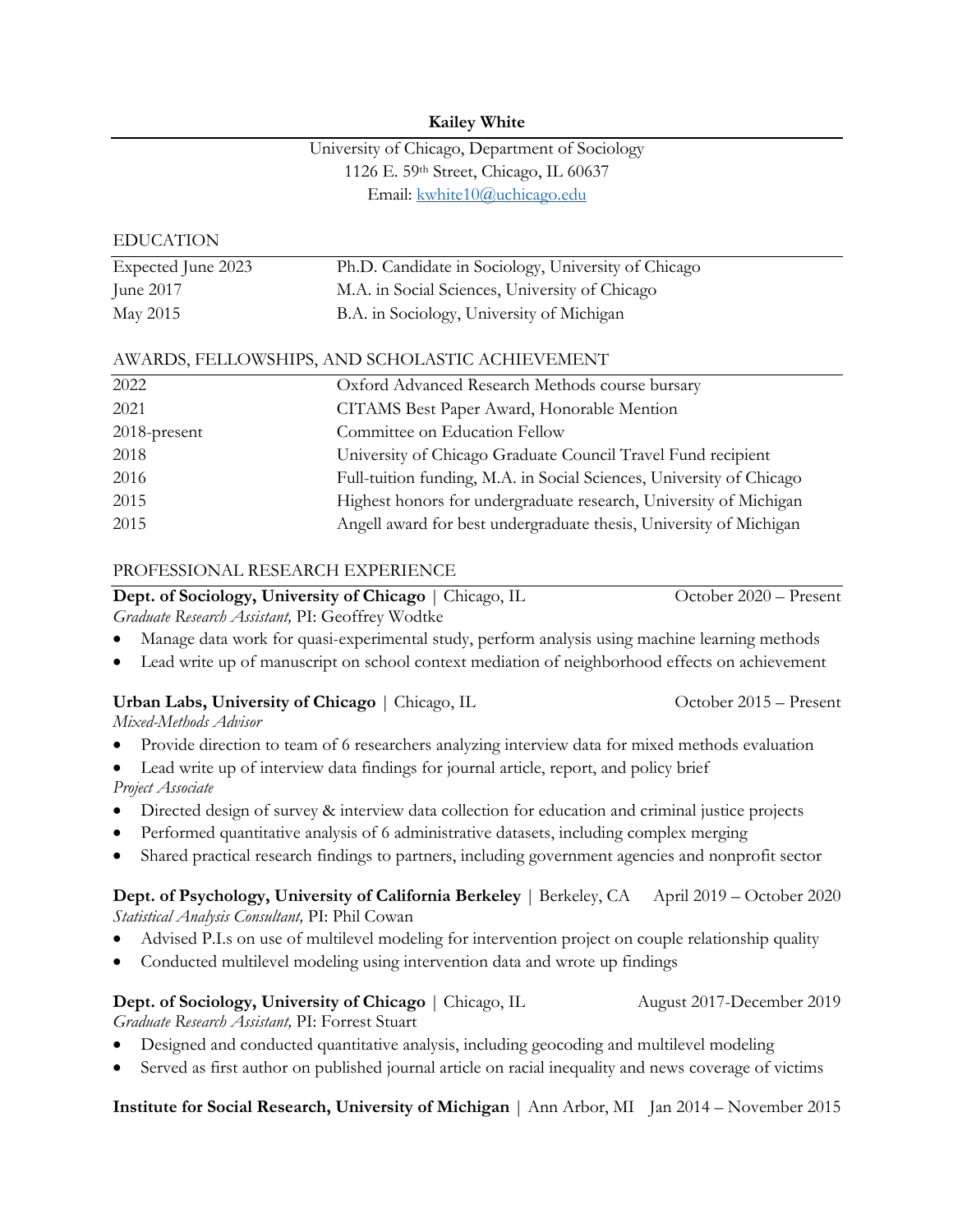#### *Research Assistant,* PI: Arland Thornton

- Cleaned, merged, and performed descriptive analysis of 20 multi-wave demographic survey datasets
- Contributed to grant writing and compiled literature reviews on educational expansion

# **Dept. of Sociology, DePaul University** | Chicago, IL June 2013-September 2013

*Research Assistant,* PI: Melanie Gast

• Performed literature review and wrote annotated bibliography on racial inequality in college access

## **Technomic Inc.** | Chicago, IL September 2012-May 2013

*Market Research Data Collection Intern,* 

• Assisted with data collection from food industry partners and created useable datasets

## ACADEMIC PAPERS

White, Kailey; Philip J. Cook, and Harold Pollack. 2020. "Gunshot-victim Cooperation with Police Investigations: Results from the Chicago Inmate Survey." *Preventive Medicine*

- White, Kailey; Forrest Stuart, and Shannon Morrissey, Shannon. 2020. "Whose Lives Matter?: Race, Space, and the Devaluation of Homicide Victims in Minority Neighborhoods." *Sociology of Race and Ethnicity*
- Cook, Philip J.; Harold Pollack, and Kailey White. 2019. "The Last Link: from Gun Acquisition to Criminal Use." *Journal of Urban Health*: 1-8.

## **Manuscripts in Progress**

White, Kailey. "Opting Out? Perceived College Qualifications and College Application Behavior"

White, Kailey. "Student-Parent Alignment on Perceived College Options and Student College Application Behavior."

White, Kailey and Geoffrey T. Wodtke. "Poor Neighborhoods, Bad Schools? A High-Dimensional Mediation Model of Contextual Effects on Academic Achievement"

Wodtke, Geoffrey T., Kerry Ard, Clair Bullock, Kailey White, and Betsy Priem. "Concentrated Poverty, Ambient Air Pollution, and Cognitive Development during Early Childhood." (Submitted to *Science*)

# **Reports**

Cook, Philip J.; Harold Pollack, and Kailey White. 2018. "Results of the Chicago Inmate Survey of Gun Access and Use."

## CONFERENCE PRESENTATIONS

"How Grades Matter Differently for Students' College Attendance by Socioeconomic Background."

- Population Association of America Annual Meeting, 2021
- University of Chicago Education Workshop, 2021

"Gunshot-victim Cooperation with Police Investigations: Results from the Chicago Inmate Survey."

• American Society of Criminology Annual Meeting, 2019

"The Timing of Parental Involvement in College Planning and Students' College Enrollment."